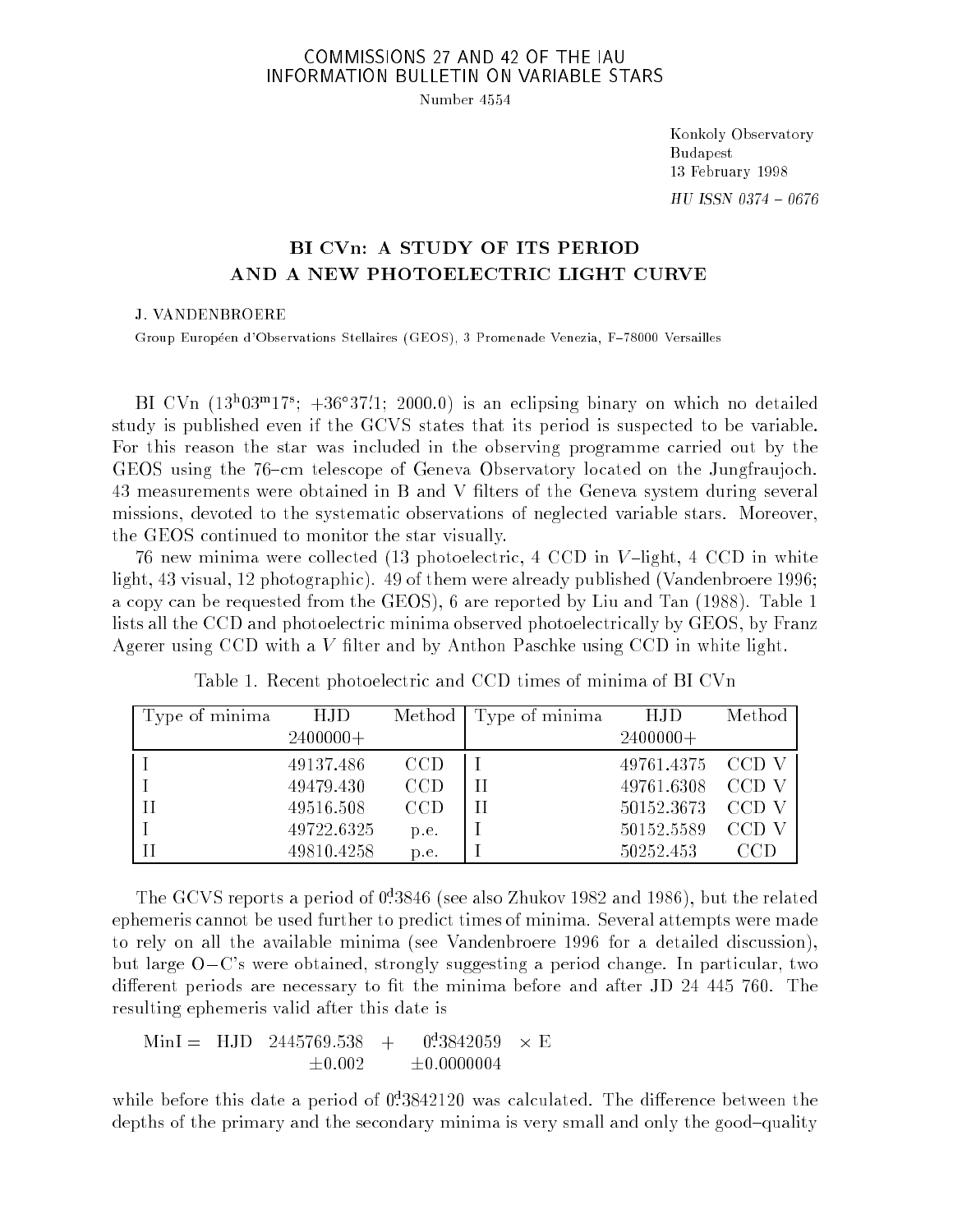photoelectric data collected at Jungfraujoch allowed us to distinguish between them (Figure 1). The above ephemeris predicts primary minima according to this distinction.



**Figure 1.** V and B–V (Geneva system) phase curves of BI CVn

From the 43 new  $BV$  measurements carried out in the Geneva photometric system we found that BI UVn is ranging from IU: 22 to IU: 07 in V light (Minimum II 10: 03 at phase 0.5), while  $(D - V)_{G}$  varies from  $-0.729$  to  $-0.724$ , which corresponds to a range  $0:$  50– $0:$   $5$  in (B  $-$  V ) $_J$ . The B  $-$  V colour curve does not mimic perfectly the V light curve, suggesting some surface irregularities as spots. The comparison with the previous photoelectric curves also suggests some little changes in the shape; this fact, combined with the period change surely occurred in the past, makes BI CVn an interesting object for further studies. It should be noted that different classifications as a W UMa system can be found in the literature: W subclass according to Demircan (1987), A subclass according to Maceroni and Van't Veer (1996).

Recently Rucinski and Duerbeck (1997) supplied a  $M_V$  calibration for the W UMa stars based on the Hipparcos data. They emphasized that one of the limitations of the calibration is the inadequate quality of the ground-based photometric data, especially the  $B - V$  index value. Since in our photometric run we always performed a careful transformation by measuring a lot of standard stars, the mean  $(B-V)_J$  value we obtained  $(0.757)$  is as good as the transformations from the Geneva to Johnson systems are. By the above quoted values, we derived  $M_V = 3.68$ , in excellent agreement with the Rucinski and Duerbeck sample.